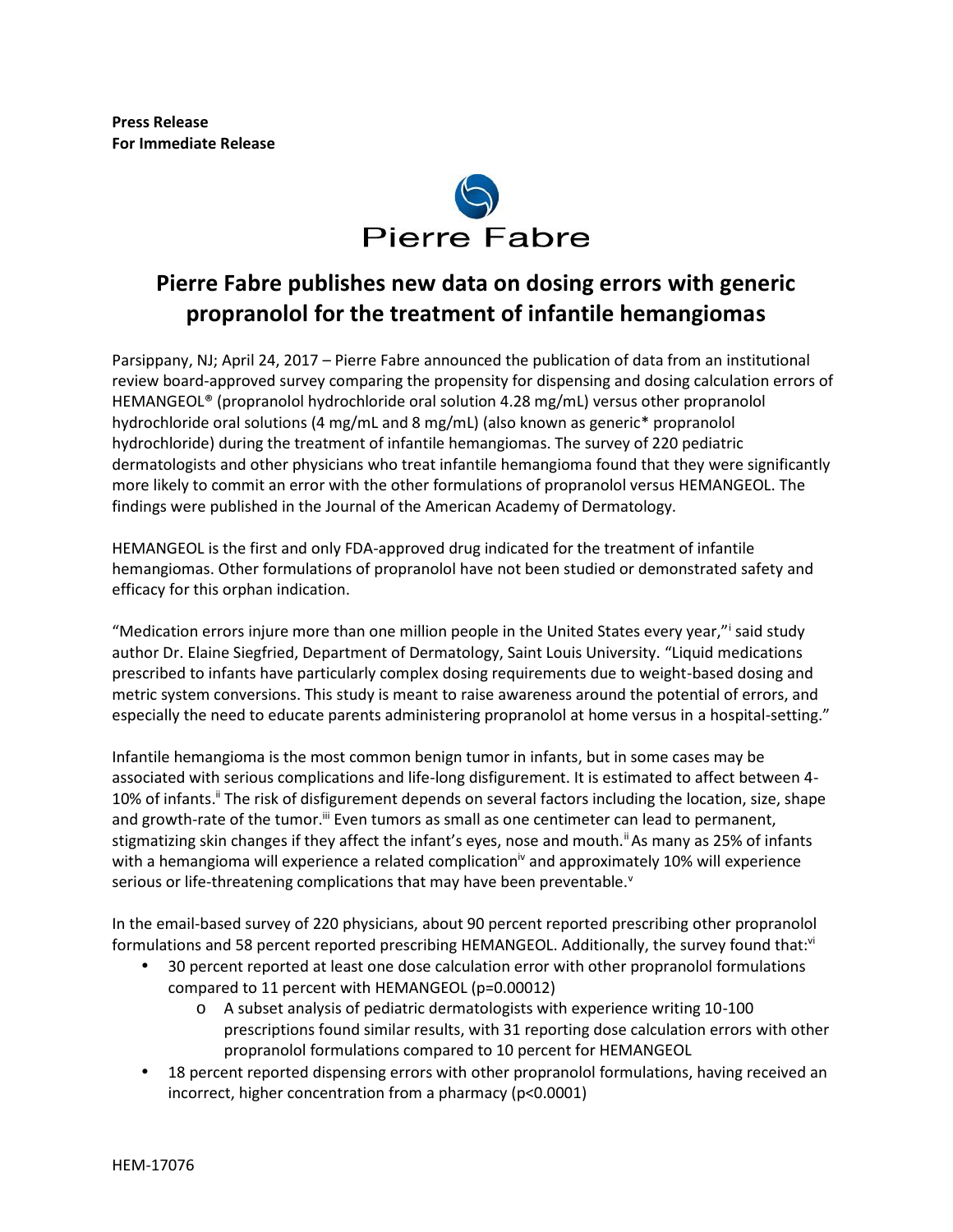- o Because HEMANGEOL is available in a single concentration and distributed by a single specialty pharmacy, dispensing errors are not possible.
- A total of 41 percent reported either a dosing or calculation error with other propranolol formulations (p<0.0001)

"Early intervention is required to prevent long term complications from hemangioma. Vil Pierre Fabre not only conducted the pivotal studies necessary to support approval of HEMANGEOL, but exclusively distributes HEMANGEOL through a single specialty pharmacy to verify dose calculations and provide support to caregivers. Additionally, HEMANGEOL packaging includes a dosing table and syringe to help avoid over- or under-dosing." said Jean-Jacques Voisard, dermatologist and General Manager of Pierre Fabre Dermatologie.

\*Other propranolol hydrochloride formulations are not therapeutically equivalent to HEMANGEOL® (propranolol hydrochloride)

## **About HEMANGEOL®**

HEMANGEOL formulation was specifically developed for the use in pediatric populations following the guidelines of health regulatory agencies. HEMANGEOL was studied in infants five weeks to five months old (at therapy initiation) with a proliferative infantile hemangioma requiring systemic treatment in a randomized, double blind placebo controlled, multi-dose and multi-center adaptive phase II/III trial, which compared four propranolol hydrochloride treatment protocols (1.2 or 3.4 mg/kg/day for 3 or 6 months) versus placebo. The treatment protocol of 3.4 mg/kg/day dose for the duration of six months had a 60.4% success rate versus 3.6% in the placebo group (p< 0.0001) reaching the primary endpoint of complete or nearly-complete resolution of the target hemangioma. About 10% of patients needed to be retreated after stopping the treatment.

### **About Pierre Fabre**

Pierre Fabre is a French private pharmaceutical and dermo-cosmetic company founded in 1962 by Mr. Pierre Fabre. The company is structured around two divisions: Pierre Fabre Pharmaceuticals (ethics, oncology, consumer health care) and Pierre Fabre Dermo-Cosmétique (dermatology, dermo-cosmetics). In dermo-cosmetics, its portfolio of 9 brands includes global market-leader, Eau Thermale Avène. Pierre Fabre employs some 13,000 people worldwide and owns subsidiaries in 43 countries. Pierre Fabre allocates about 16% of its pharmaceuticals sales to R&D with a focus on 4 therapeutic areas: oncology, dermatology, central nervous system and consumer health care.

Pierre Fabre has a unique shareholding structure that guarantees its continuity and independence. The majority shareholder is the Pierre Fabre Foundation, which is a government-recognized public-interest organization. It has also developed its employee stock ownership plan, and employees thus form the second-largest group of shareholders. This structure is unique in France and is aimed at ensuring the long term stability of the company's capital.

### **Indication**

Hemangeol® (propranolol hydrochloride) oral solution is indicated for the treatment of proliferating infantile hemangioma requiring systemic therapy.

### **IMPORTANT SAFETY INFORMATION**

HEMANGEOL is contraindicated in the following conditions: premature infants with corrected age <5 weeks; infants weighing less than 2 kg; known hypersensitivity to propranolol or any of the excipients;